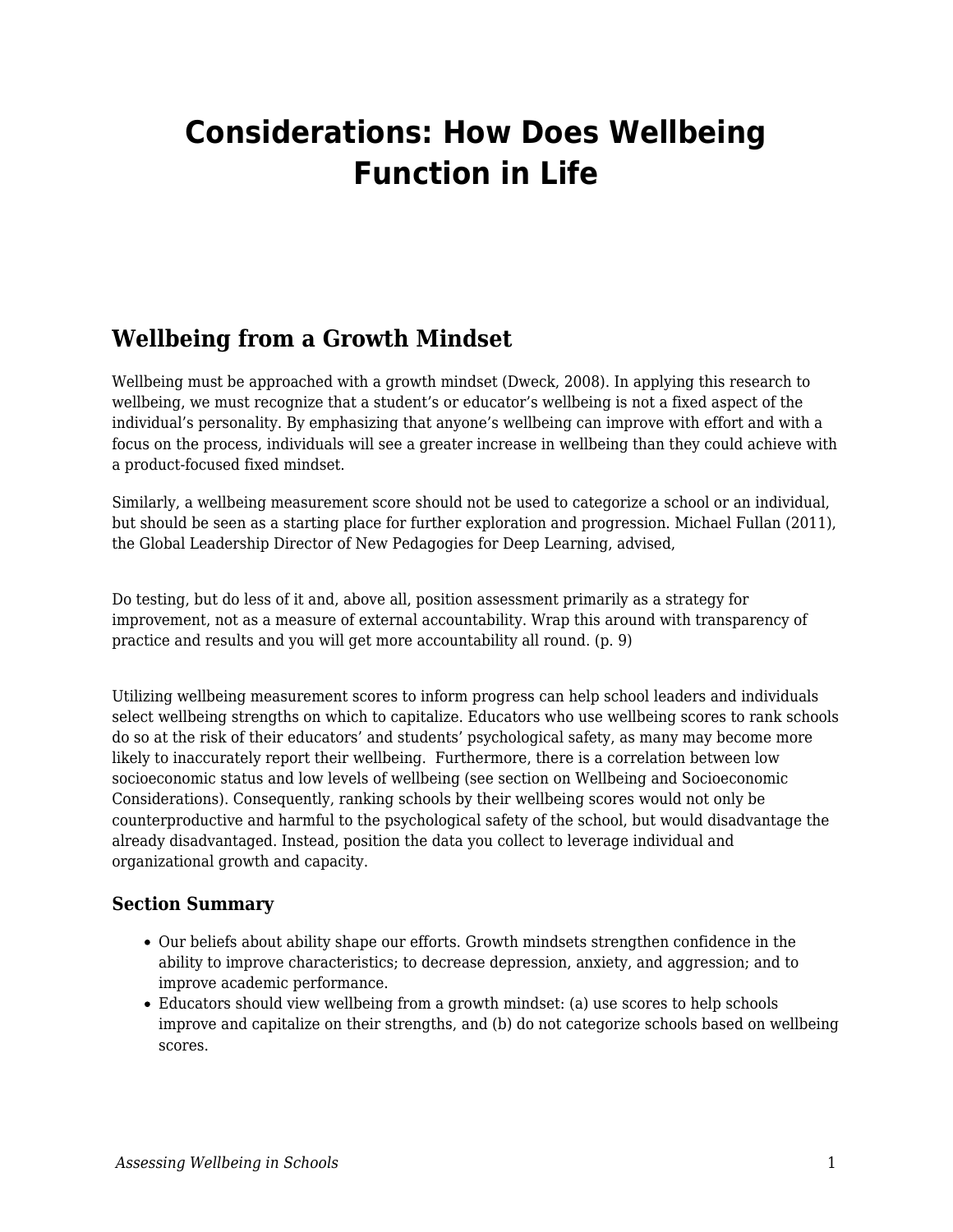### **Suggestions for Further Research**

Dweck, C. S. (2008). *Mindset: The new psychology of success*. Ballantine Books.

Fullan, M. (2011). *Choosing the wrong drivers for whole system reform*. Centre for Strategic Education, 1-22.

Miu, A. S., & Yeager, D. S. (2015). Preventing symptoms of depression by teaching adolescents that people can change: Effects of a brief incremental theory of personality intervention at 9-month followup. *Clinical Psychological Science*, *3*(5), 726–743. [https://edtechbooks.org/-SjMf](https://doi.org/10.1177/2167702614548317)

Mueller, C. M., & Dweck, C. S. (1998). Praise for intelligence can undermine children's motivation and performance. *Journal of Personality and Social Psychology*, *75*(1), 33-52. [https://edtechbooks.org/-PGj](https://edtechbooks.org/wellbeing/about:blank)

Yeager, D. S., Trzesniewski, K. H., & Dweck, C. S. (2012). An implicit theories of personality intervention reduces adolescent aggression in response to victimization and exclusion. *Child development*, *84*(3), 970-88

# **Wellbeing Viewed on Dual Continua**

Many traditional approaches to wellbeing view an individual's wellbeing on a single continuum based on their degree of mental or emotional struggle, defining wellbeing as solely contingent on the challenges faced. However, current research in the field of positive psychology supports wellbeing as measured on two continua: the degree to which an individual is struggling and the degree to which they are flourishing. Using both continua, struggling and flourishing, provides a more accurate depiction of an individual's experience. This approach supports the reality that many individuals experience wellbeing (flourish) despite challenges (e.g., mental illness) and takes into account the self-efficacy of those who live happily despite challenges. The diagram below illustrates the fundamental differences between the traditional single continuum and dual continua models.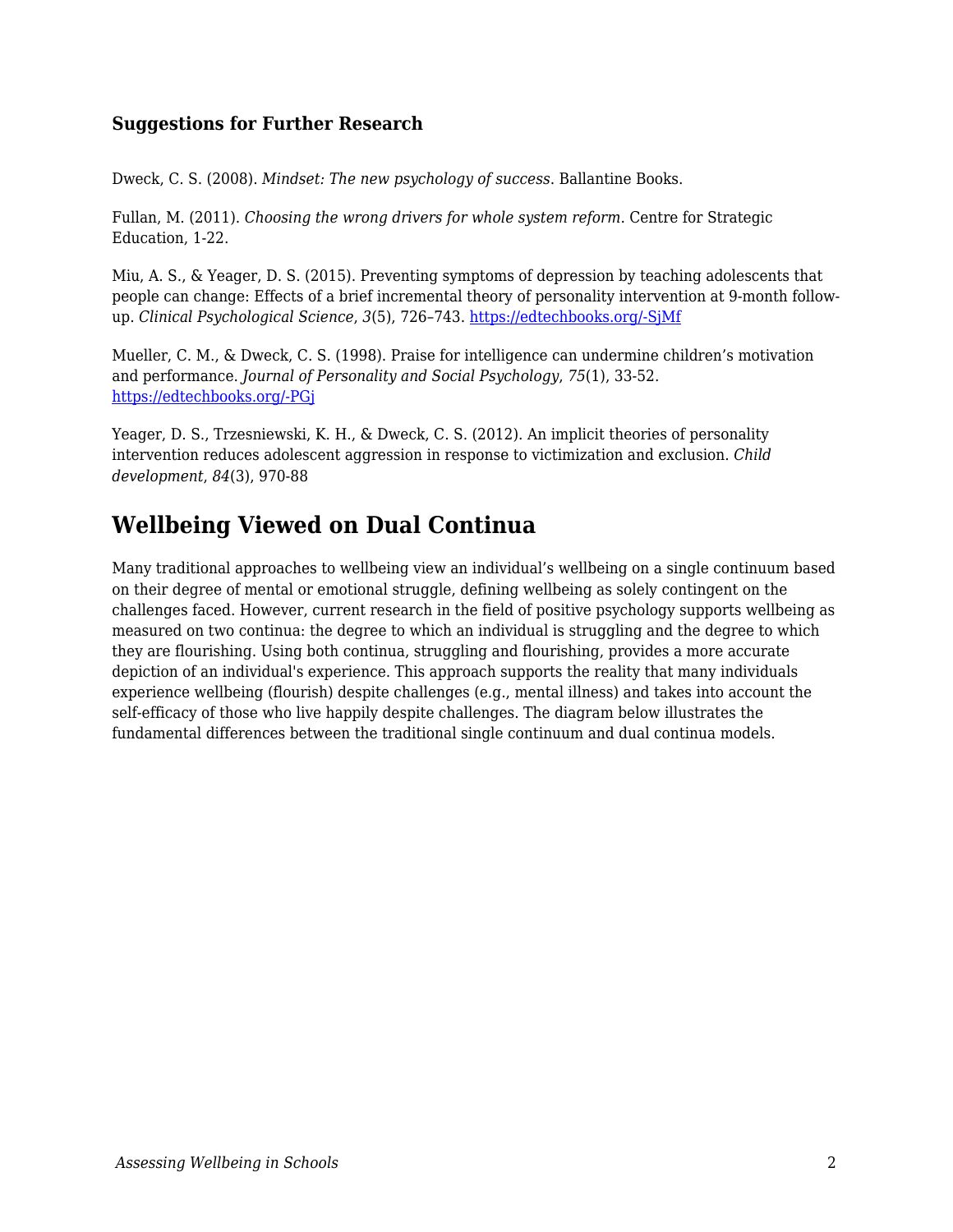

One study at TheWellbeingLab surveyed over 2,000 employees using a similar dual continua model (see graphic to the right). On the single continuum model, only three groups emerged: "really struggling," "just functioning," and "consistently thriving." On the dual continua model, researchers found that two separate groups emerged from the "just functioning" cohort, which represented 73% of all employees (TheWellbeingLab & Australian HR Institute, 2018). These two groups, represented by the descriptors "living well despite struggles" (light blue) and "not feeling bad, but just getting by" (dark blue), represented the experience of 37% and 36% of employees respectively (see chart below).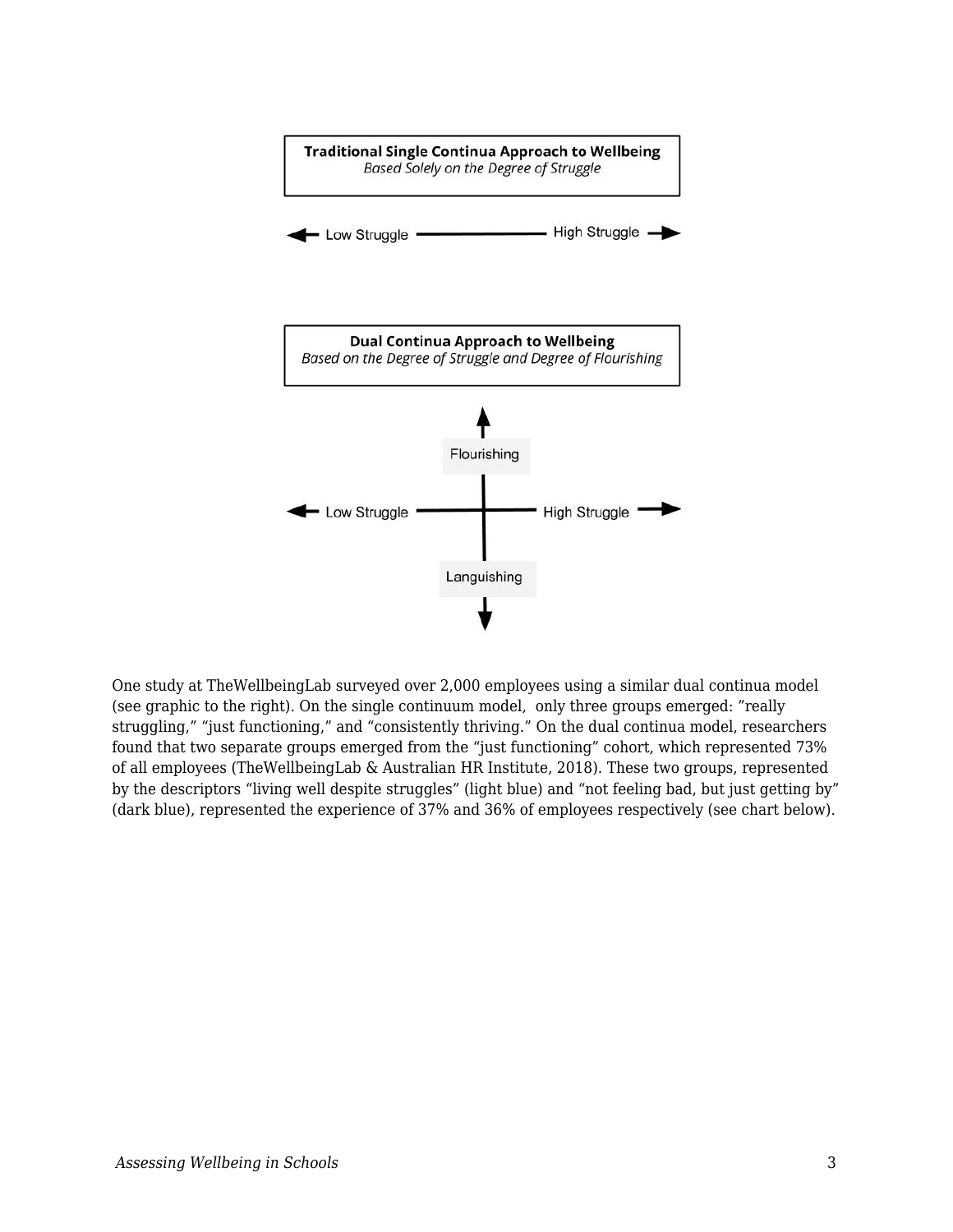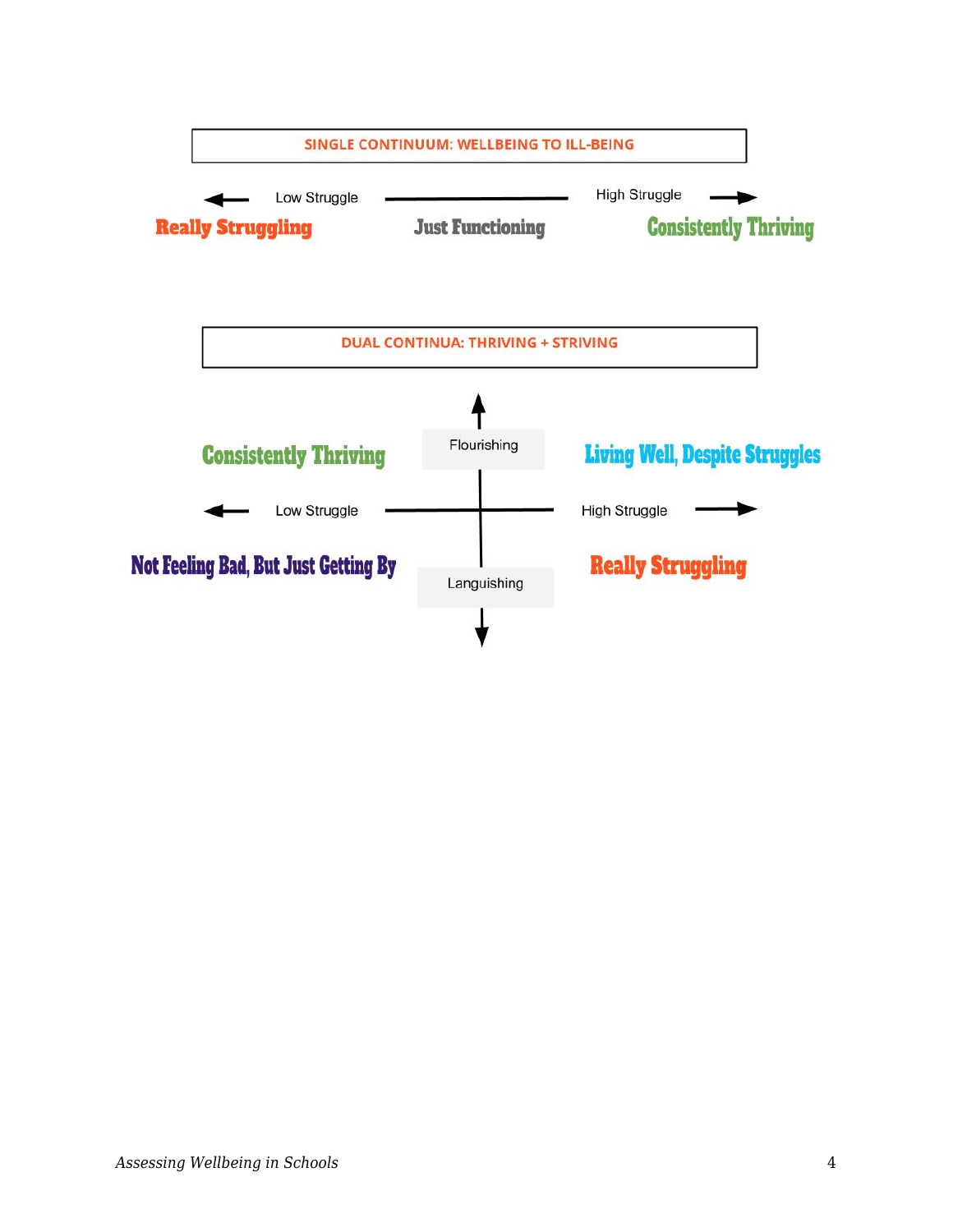SINGLE CONTINUUM: WELLBEING TO ILL-BEING



DUAL CONTINUUM: THRIVING + STRIVING



Acknowledging the two distinct groups that emerged from those normally classified as " just functioning" is crucial to support and foster individual wellbeing. Those who are "living well despite struggles" share more characteristics with thriving individuals. They enjoy more positive emotions, engagement, relationships, meaning, achievement, and health than those who are "not feeling bad, but just getting by." The graphic below illustrates how the levels of each PERMAH factor for those who are "living well despite struggles" (the light blue bar) are closer to those who are "consistently" thriving" (green bar) than to those who are "not feeling bad, but just getting by" (dark blue bar).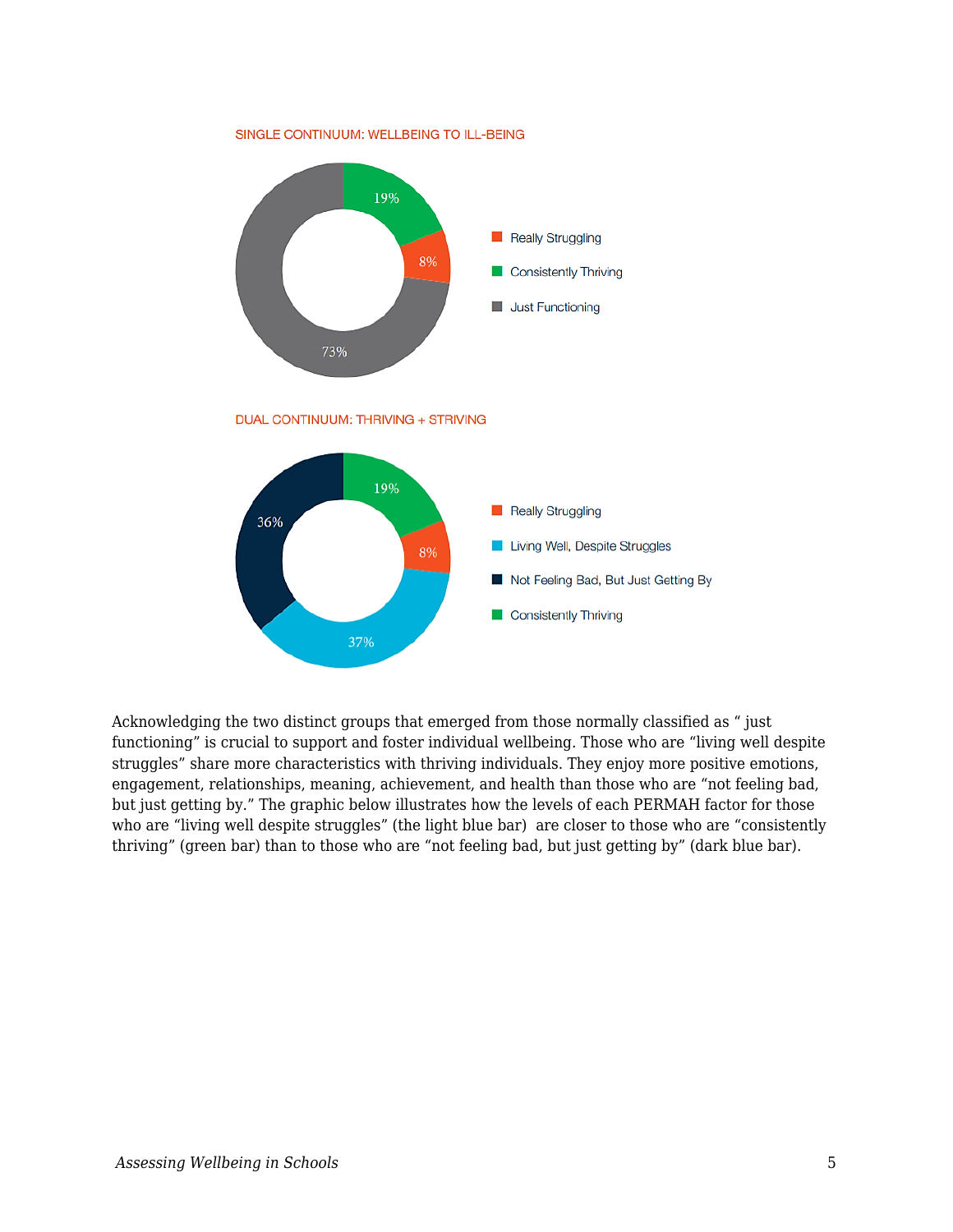

#### STATE OF WORKPLACE WELLBEING BY PERMAH INDIVIDUAL FACTORS

As this study shows, individuals demonstrating resilience and experiencing wellbeing despite struggles ("living well despite struggles") do not need the same types of support as those succumbing to challenges. These resilient teachers and students do not need to be convinced of the importance and power of wellbeing as they already prioritize and experience wellbeing in their lives. Consequently, they may simply need support to recognize new resources and practice with the tools they already use to increase their wellbeing. Comparatively, those whose struggles negatively impact their wellbeing ("not feeling bad but just getting by") can greatly benefit from learning about the importance of prioritizing wellbeing and gaining new tools to take control of and increase their wellbeing.

By conveying to students and employees that thriving is possible despite struggles, you help create the psychological safety needed to talk about challenges and reduce the negatively associated stigmas. Conversely, without recognizing it is possible to simultaneously struggle and thrive, employees and students may feel pressure to inaccurately report their wellbeing and cover up challenges they experience (McQuaid, n.d.). Viewing wellbeing on dual continua can help you better tailor support to individuals and cultivate a school culture where internal states of wellbeing need not be controlled by external struggles.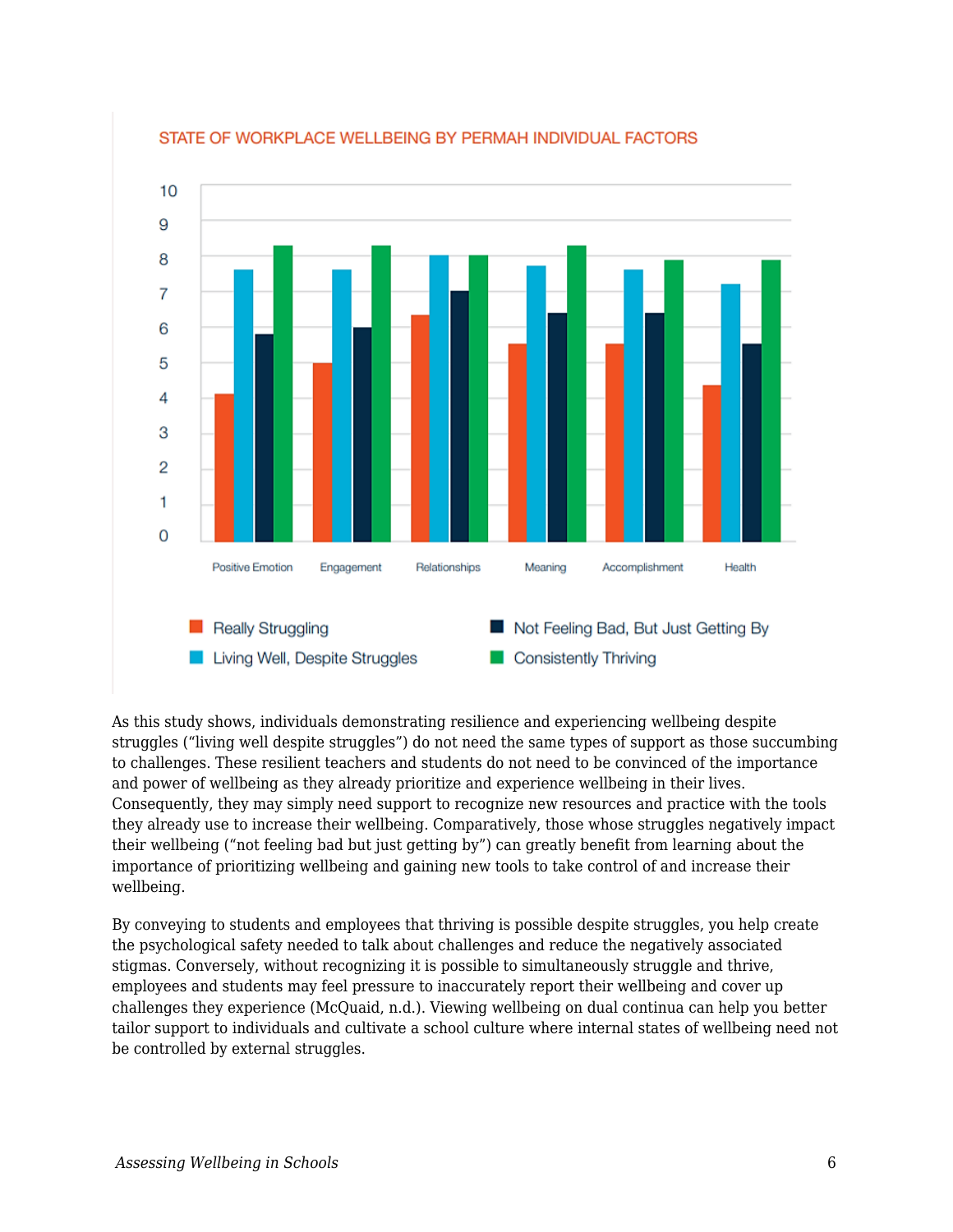### **Section Summary**

- Wellbeing exists on dual continua of flourishing and struggling.
- Viewing Wellbeing on dual continua can help you better tailor interventions and resources to the individual needs of teachers and students. For example, some flourish despite high levels of struggle ("living Well, despite struggles") and experience wellbeing similar to those who are flourishing. These individuals do not need the same type of support as those who are languishing and experiencing high levels of struggle.
- Emphasizing that it is possible to thrive despite struggles helps foster psychological safety in schools and create an internal, rather than external, locus of control over personal wellbeing.

## **Suggestions for Further Research**

Keyes, C. L. (2013). Mental health as a complete state: How the salutogenic perspective completes the picture. *Bridging Occupational, Organizational and Public Health*, 179-192. [https://edtechbooks.org/-PGj](https://edtechbooks.org/wellbeing/about:blank)

McQuaid, M. (n.d.). Are our wellbeing measures doing more harm than good? Podcast and cheatsheet with Dr. Peggy Kern. [https://edtechbooks.org/-RrW](https://www.michellemcquaid.com/podcast/wellbeing-measures-harm-good-podcast-peggy-kern/)

TheWellbeingLab & Australian HR Institute. (2018). *The Wellbeing Lab 2018 Workplace Survey: The State of Wellbeing in Australian Workplaces* (Publication).

The visuals included in this section are included with permission from *The WellbeingLab 2018 Workplace Survey: The State of Wellbeing in Australian Workplaces* by Michelle McQuaid. Refer to <https://www.michellemcquaid.com/> for more resources relating to this and other wellbeing topics.

# **Wellbeing Impacted by the System**

Individual wellbeing must be considered as existing within a system. Systems-informed positive psychology (SIPP) merges positive psychology with the holistic nature of systems science. SIPP acknowledges that systems influence the individual. Siokou (2016), a pioneer of this line of thought, explained, "Rather than seeing contextual factors as noise, [SIPP] embraces these factors and helps us understand all the different pieces that affect the individual in their daily life" (n.p.). Thus amid our individual efforts to improve our own and others' wellbeing, our progress can be hindered or propelled forward by the organizations to which we belong. Kern, a colleague of Siokou, also a pioneer leader in SIPP, illustrated this point:

At the individual level there's a range of positive psychology interventions that you can do to improve your own wellbeing. But if you're working in a very dysfunctional place, even the best people are going to struggle over time, and so you need structures that will support you to really flourish. (Kern & McQuaid, n.d., n.p.)

Considering the impact of the system on wellbeing, we have included several measures and tools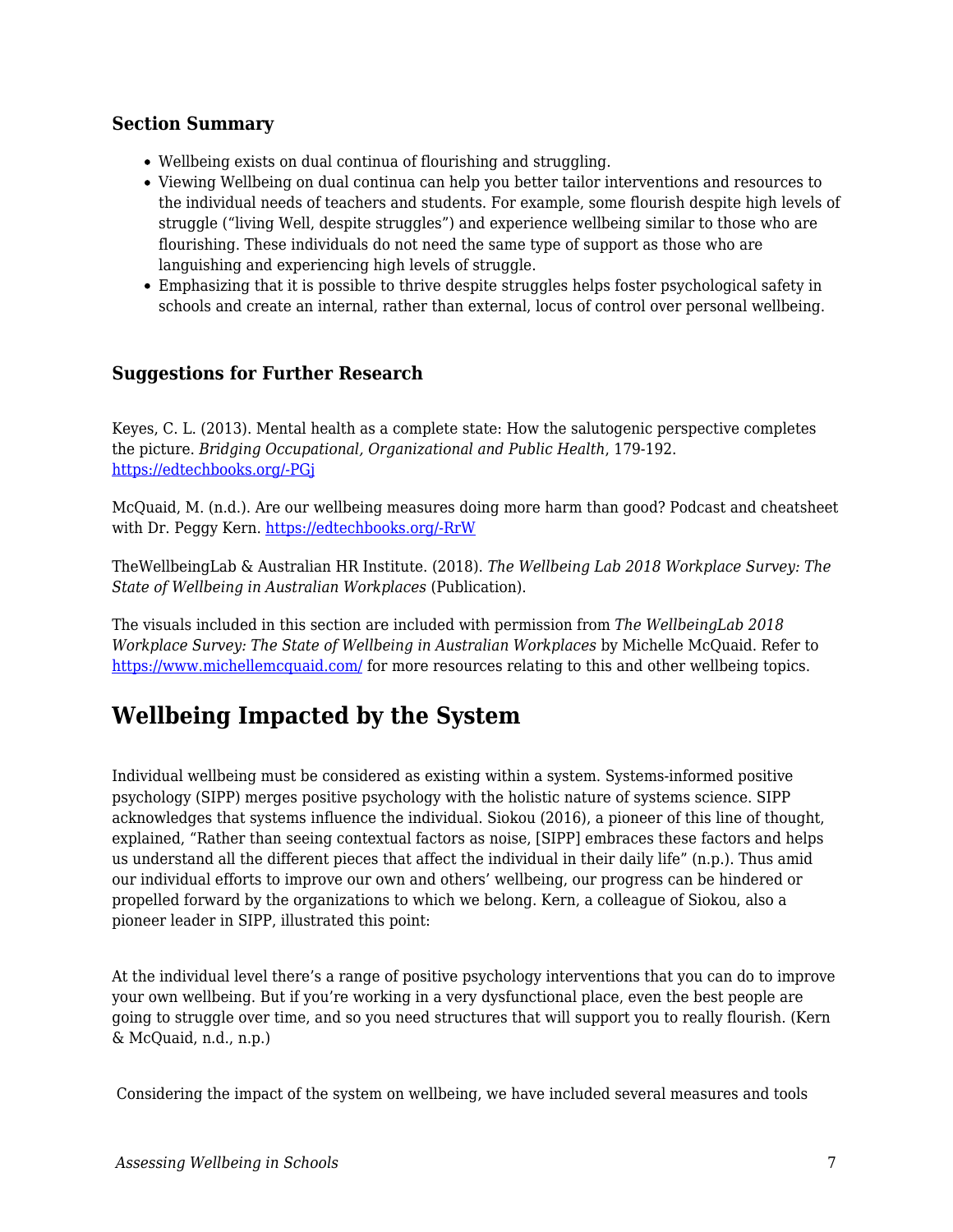designed to assess and improve your school's organizational culture.

SIPP recognizes that systems are dynamic and responsive to change, and that even though individuals are responsible for the parts of the system they influence, their environment is often out of their control (Kern, 2017). When working to improve the wellbeing of your students and educators, you must consider the systems they work within daily and recognize how these systems impact their wellbeing. Additionally, SIPP recognizes that wellbeing looks different as experienced by different people. Consequently, schools should focus on helping students and staff develop the skills to maintain their own personal balance of wellbeing (rather than attempting unsustainable constant improvement).

Furthermore, we must recognize that much of wellbeing comes from our interactions with others and can be significantly improved by a positive system. Focusing too much on our personal wellbeing may do more harm than good. Kern observed, "One of the biggest findings in the wellbeing research is that other people matter, and yet today most of the positive psychology interventions being studied are very individually focused rather than [responsive to] the ways in which our experiences are socially constructed" (Kern & McQuaid, date, page). Researchers Kern and McQuaid recommended creating a systems map to help you visualize how your initiative will impact the system, better understand and identify the pressures and values, know where to focus your attention, and analyze in which direction to move forward (Kern & McQuaid). An example of a systems map is included in the "Suggestions for Further Research" section below. As you will notice, systems maps can vary in focus, purpose, and organization. For example, Baker (2016) has recommended mapping relational energy by recording how each person in your system affects your energy from "very energizing" to "neutral" to "very deenergizing."

However a map is organized, the goal is the same: to highlight the various factors interacting in a system and how they influence each other. If individual interventions or measures aren't providing the improvements you hoped for, consider improving the interactive systems.

#### **Section Summary**

- Wellbeing exists within systems that either hinder or enhance your efforts to increase individual wellbeing.
- Wellbeing does not look the same to everyone.
- Your wellbeing goal should not expect constant improvement but emphasize reliable balance and self-efficacy.
- Consider utilizing a systems map.

#### **Suggestions for Further Research**

Baker, W. (2016, September 30). The more you energize your coworkers, the better everyone performs. [https://edtechbooks.org/-dDxz](https://hbr.org/2016/09/the-energy-you-give-off-at-work-matters)

Leverage Networks. (n.d.). The systems thinker.<https://thesystemsthinker.com/>

Kern, P. (2017, March 9). Tenets of positive systems science. *Systems Informed Positive Psychology Blog*. [www.peggykern.org/systems-informed-positive-psychology-blog](http://www.peggykern.org/systems-informed-positive-psychology-blog)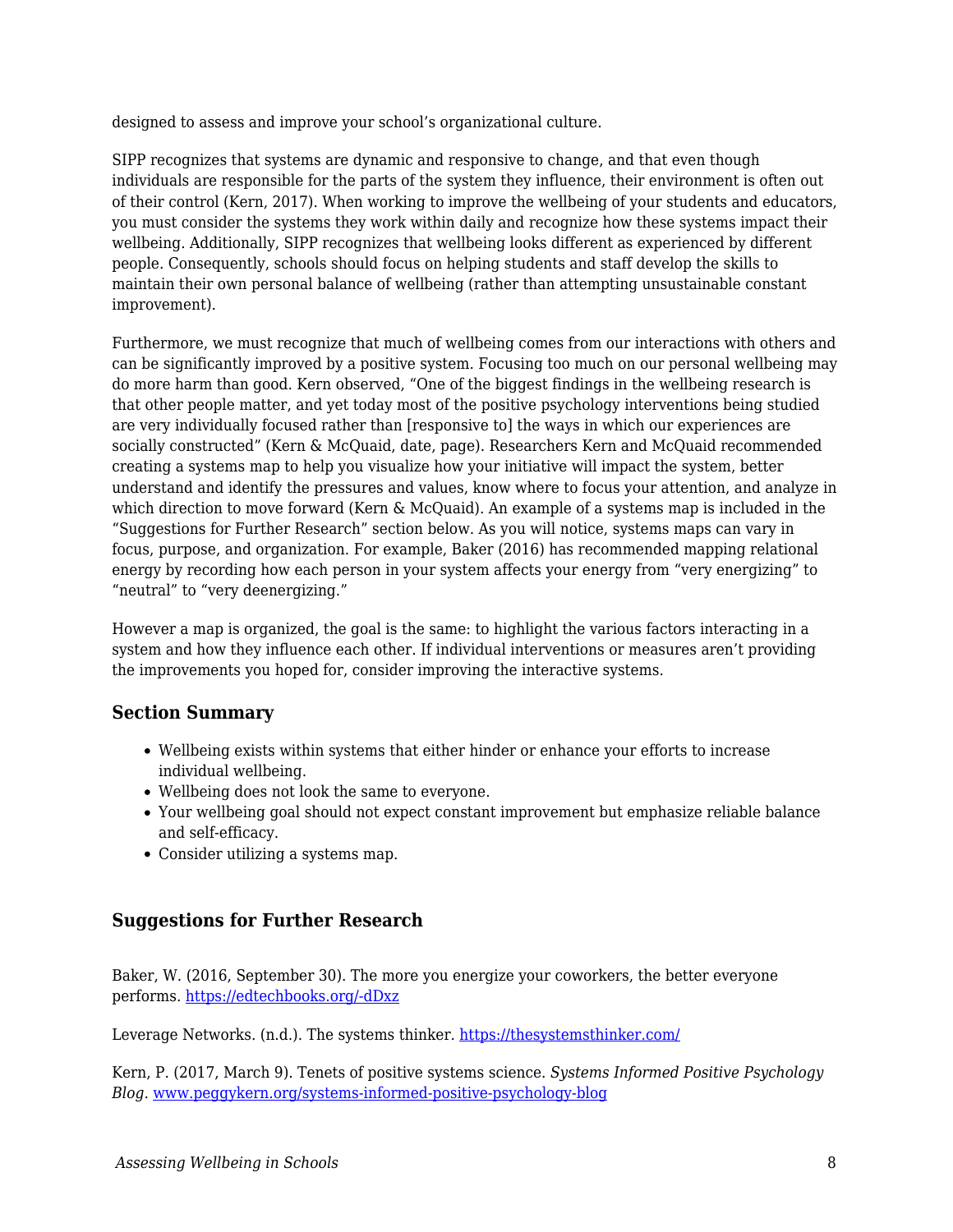Kern, P., & McQuaid, M. (n.d.). Peggy Kern on is positive psychology too focused on the individual? (Podcast). [www.michellemcquaid.com/podcast/mppw43-peggy-kern/.](http://www.michellemcquaid.com/podcast/mppw43-peggy-kern/)

Murphy, J., & Louis, K. S. (2018). *Positive school leadership: Building capacity and strengthening relationships*. Teachers College Press.

Siokou, C. (2016, August 29). Introducing positive systems science. *Systems Informed Positive Psychology Blog*. [www.peggykern.org/systems-informed-positive-psychology-blog](http://www.peggykern.org/systems-informed-positive-psychology-blog).

For examples of systems maps, use the following link to the Foresight Mental Capital and Wellbeing Project (2008). Systems maps. The Government Office for Science, London. [https://edtechbooks.org/-Ypf](https://issuu.com/shiftn/docs/mcw_systems_maps)

# **Wellbeing and Socioeconomic Considerations**

Systems can either foster or impede efforts to increase individual wellbeing. For example, low socioeconomic status places individuals in a system correlated to lower levels of psychological health and greater likelihood of mental illness in children (Ge, 2017). The connection between low SES and decreased wellbeing has also been observed in adults (Kaplan, Shema, & Leite, 2008). The interaction between SES and wellbeing highlights the importance of viewing wellbeing on dual continua and as part of a system. Children from low SES backgrounds (systems) face more struggles than their middle class peers. However, by viewing wellbeing on dual continua, educators can help these children realize they have the same potential to thrive as their peers, even as their struggles increase in number or size.

Delving into the relationship between SES and wellbeing, researchers have found that the SES impact on wellbeing may be determined by a single condition: parent involvement. Researchers in China discovered "socioeconomic status does not have a significant effect on well-being when social support is taken into consideration" (Chu, Li, Li, & Han, 2015, p.159). Another study found that with mediation of parent involvement within positive parent and child relationships, socioeconomic status was not significantly related to child wellbeing (Ge, 2017). However, a similar study qualified the generalization:

[Although] parental involvement does act as a valuable source of familial social capital and also operates to reduce the harmful effect of childhood poverty . . . parental involvement was not sufficient to completely cancel the negative association between poverty and education; instead it acted as a "partial" mediator. (Hango, 2005, p.14)

As these studies show, the effects of poverty on child wellbeing can be reduced through parent involvement. Living in a low socioeconomic system does not impact children as much as absence of an active parent in their life. While the research is rather recent, involving parents in the conversation of wellbeing can be helpful in empowering children from low SES backgrounds. Consider how the parents of your students can take part in your school's program of wellbeing.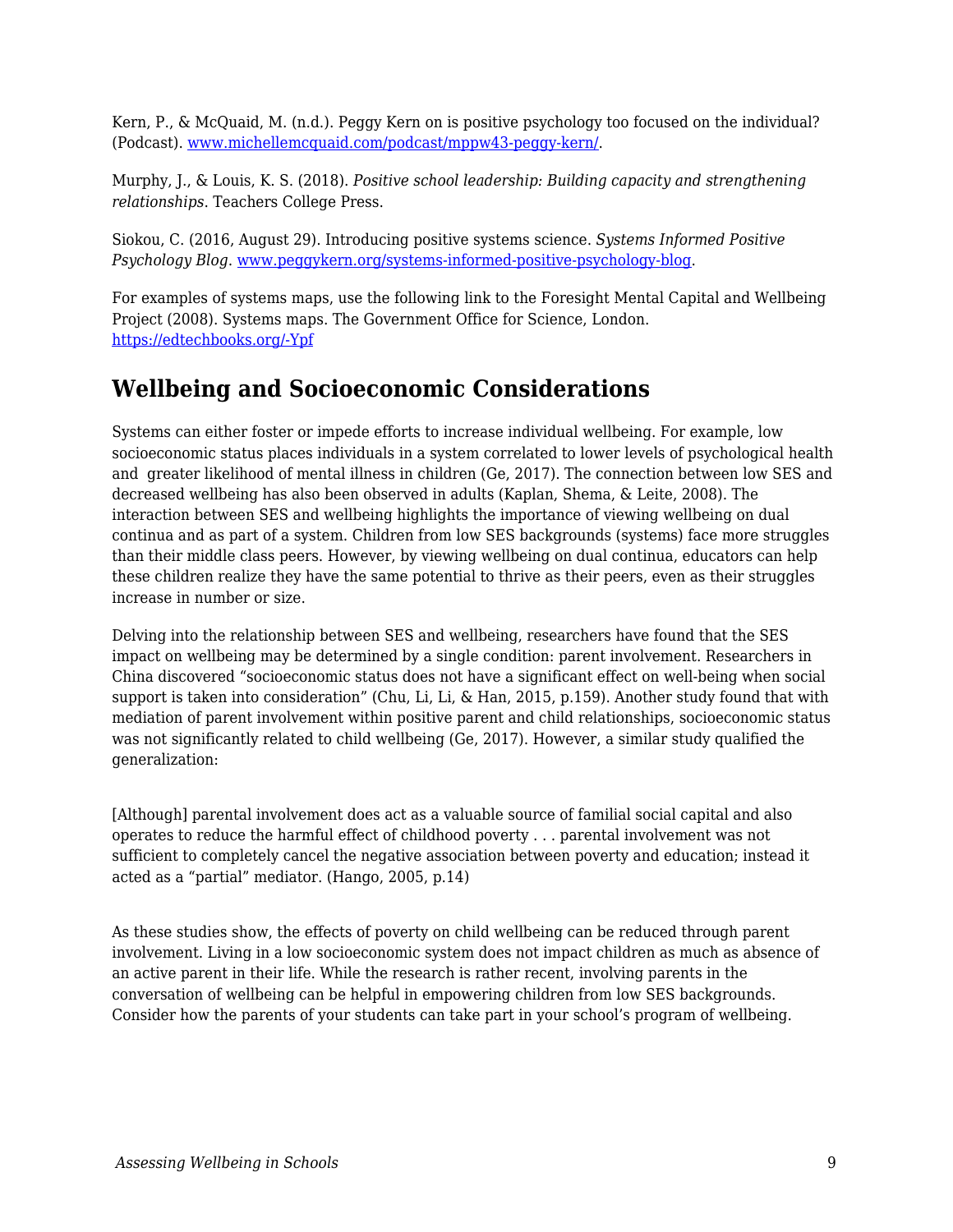#### **Section Summary**

- Low socioeconomic status is correlated with lower levels of wellbeing, but viewing wellbeing as dual continua means these children can still flourish despite opposition.
- Parent Involvement has the greatest impact on child wellbeing, mediating some of the negative effects of low socioeconomic status. Consider involving parents in your school's wellbeing efforts.

### **Suggestions for Further Research**

Chu, X., Li, Y., Li, Z., & Han, J. (2015). Effects of socioeconomic status and social support on wellbeing. *Applied Economics and Finance*, *2*(3). [https://edtechbooks.org/-PGj](https://edtechbooks.org/wellbeing/about:blank)

 Ge, T. (2017). Effect of socioeconomic status on children's psychological well-being in China: The mediating role of family social capital. *Journal of Health Psychology*. [https://edtechbooks.org/-ntj](https://doi.org/10.1177/1359105317750462)

Hango, D. (2005). Parental investment in childhood and educational qualifications: Can greater parental involvement mediate the effects of socioeconomic disadvantage? *Centre for Analysis of Social Exclusion* (98) 1371-1390. [https://edtechbooks.org/-PGj](https://edtechbooks.org/wellbeing/about:blank)

Kaplan, G. A., Shema, S. J., & Leite, C. M. (2008). Socioeconomic determinants of psychological wellbeing: The role of income, income change, and income sources during the course of 29 years. *Annals of epidemiology*, *18*(7), 531-537.